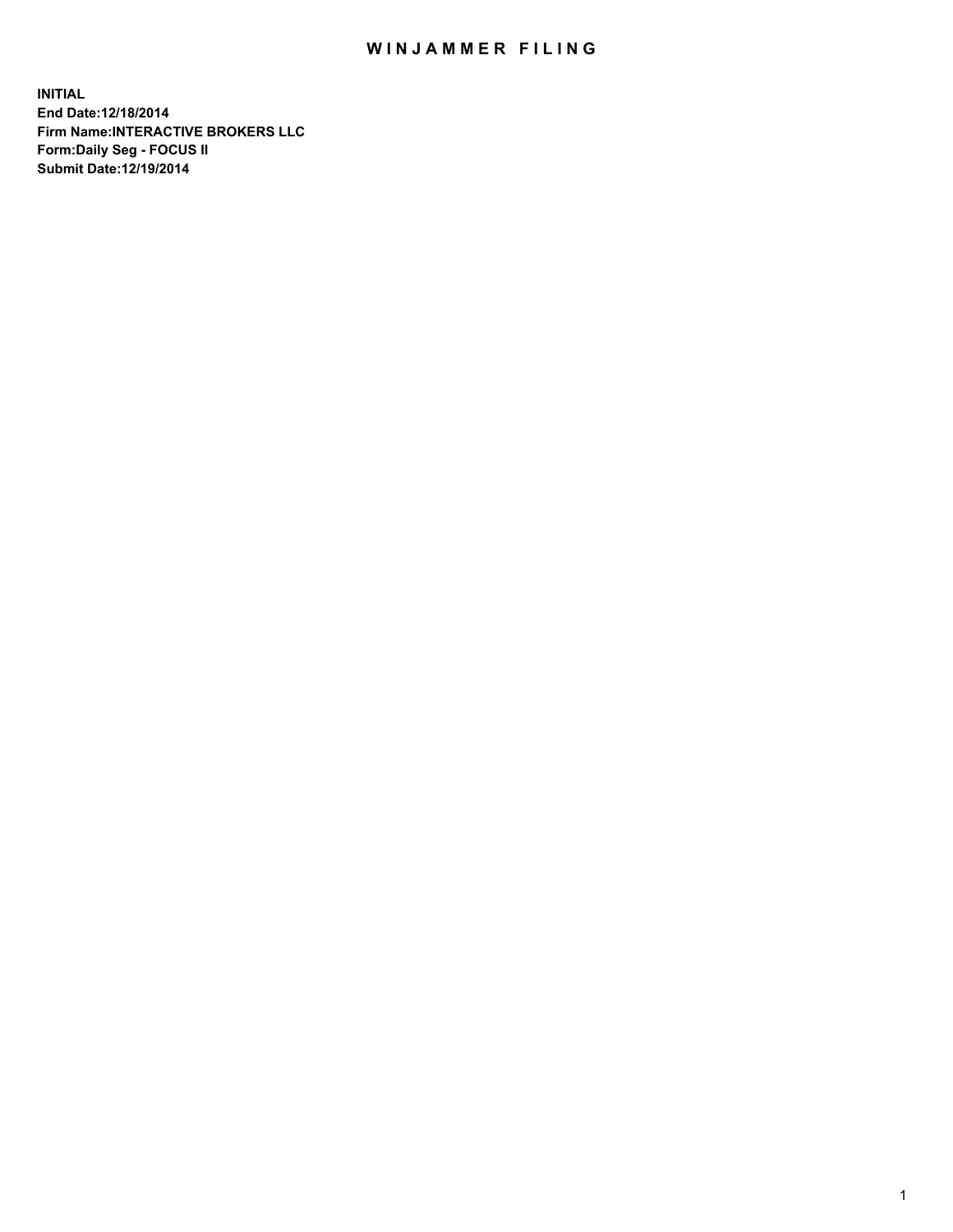## **INITIAL End Date:12/18/2014 Firm Name:INTERACTIVE BROKERS LLC Form:Daily Seg - FOCUS II Submit Date:12/19/2014 Daily Segregation - Cover Page**

| Name of Company<br><b>Contact Name</b><br><b>Contact Phone Number</b><br><b>Contact Email Address</b>                                                                                                                                                                                                                          | <b>INTERACTIVE BROKERS LLC</b><br><b>Michael Ellman</b><br>203-422-8926<br>mellman@interactivebrokers.co<br>m |
|--------------------------------------------------------------------------------------------------------------------------------------------------------------------------------------------------------------------------------------------------------------------------------------------------------------------------------|---------------------------------------------------------------------------------------------------------------|
| FCM's Customer Segregated Funds Residual Interest Target (choose one):<br>a. Minimum dollar amount: ; or<br>b. Minimum percentage of customer segregated funds required:% ; or<br>c. Dollar amount range between: and; or<br>d. Percentage range of customer segregated funds required between:% and%.                         | $\overline{\mathbf{0}}$<br>0<br>155,000,000 245,000,000<br>00                                                 |
| FCM's Customer Secured Amount Funds Residual Interest Target (choose one):<br>a. Minimum dollar amount: ; or<br>b. Minimum percentage of customer secured funds required:% ; or<br>c. Dollar amount range between: and; or<br>d. Percentage range of customer secured funds required between:% and%.                           | $\overline{\mathbf{0}}$<br>0<br>80,000,000 120,000,000<br>0 <sub>0</sub>                                      |
| FCM's Cleared Swaps Customer Collateral Residual Interest Target (choose one):<br>a. Minimum dollar amount: ; or<br>b. Minimum percentage of cleared swaps customer collateral required:% ; or<br>c. Dollar amount range between: and; or<br>d. Percentage range of cleared swaps customer collateral required between:% and%. | $\overline{\mathbf{0}}$<br><u>0</u><br>0 <sub>0</sub><br>0 <sub>0</sub>                                       |
| Current ANC:on<br><b>Broker Dealer Minimum</b><br>Debit/Deficit - CustomersCurrent AmountGross Amount<br>Domestic Debit/Deficit<br>Foreign Debit/Deficit                                                                                                                                                                       | 2,646,987,260 18-DEC-2014<br>283,107,825<br>5,446,129<br>5,660,130 0                                          |
| Debit/Deficit - Non CustomersCurrent AmountGross Amount<br>Domestic Debit/Deficit<br>Foreign Debit/Deficit<br>Proprietary Profit/Loss<br>Domestic Profit/Loss<br>Foreign Profit/Loss                                                                                                                                           | 0 <sub>0</sub><br>0 <sub>0</sub><br>$\overline{\mathbf{0}}$<br>$\overline{\mathbf{0}}$                        |
| Proprietary Open Trade Equity<br>Domestic OTE<br>Foreign OTE<br><b>SPAN</b><br><b>Customer SPAN Calculation</b><br>Non-Customer SPAN Calcualation                                                                                                                                                                              | $\overline{\mathbf{0}}$<br><u>0</u><br>1,073,850,354<br>35,523,313                                            |
| <b>Proprietary Capital Charges</b><br>Minimum Dollar Amount Requirement<br>Other NFA Dollar Amount Requirement                                                                                                                                                                                                                 | <u>0</u><br>20,000,000 [7465]<br>21,503,192 [7475]                                                            |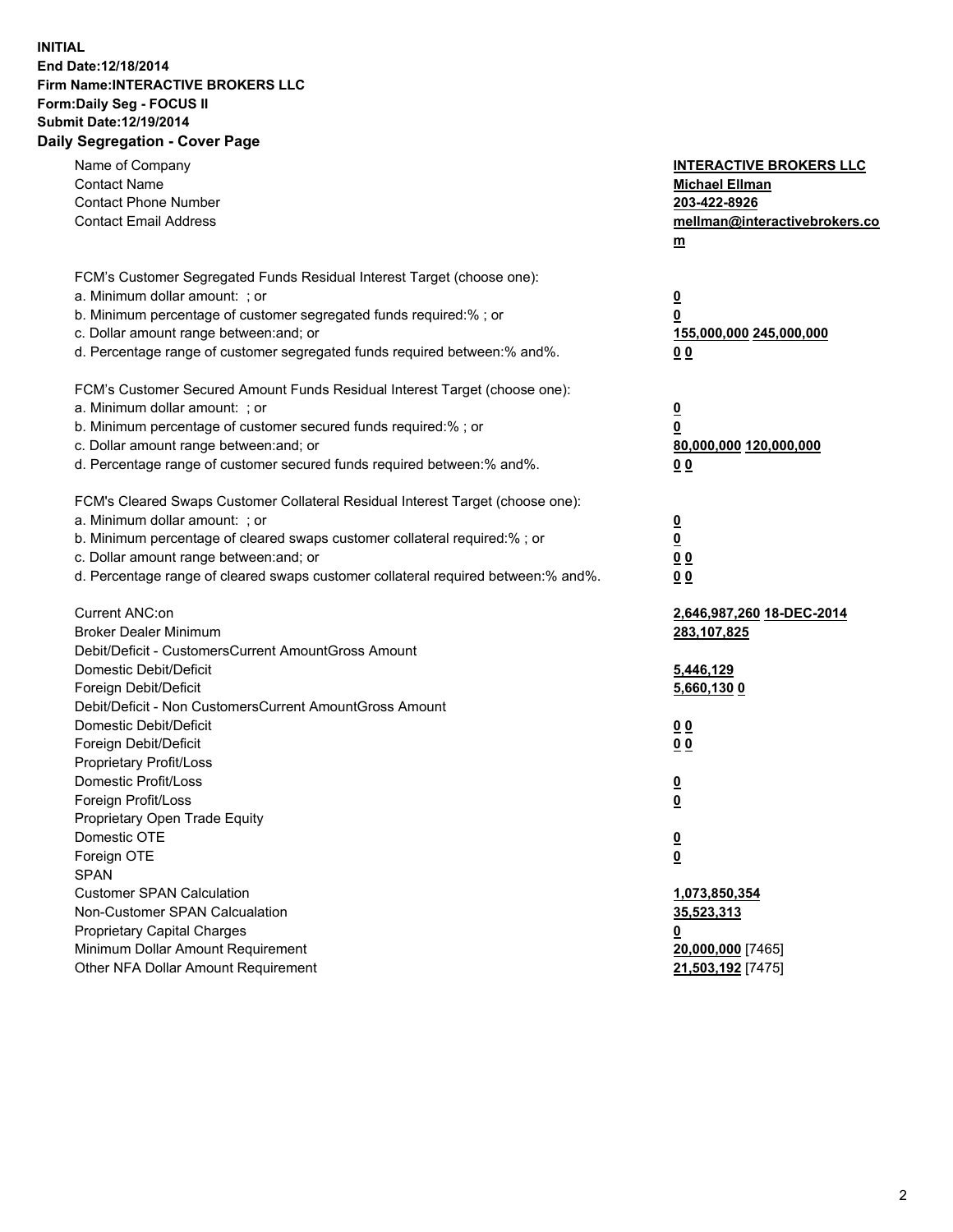## **INITIAL End Date:12/18/2014 Firm Name:INTERACTIVE BROKERS LLC Form:Daily Seg - FOCUS II Submit Date:12/19/2014 Daily Segregation - Secured Amounts**

|     | Dany Ocgregation - Oceanea Annoanta                                                                        |                                   |
|-----|------------------------------------------------------------------------------------------------------------|-----------------------------------|
|     | Foreign Futures and Foreign Options Secured Amounts                                                        |                                   |
|     | Amount required to be set aside pursuant to law, rule or regulation of a foreign                           | $0$ [7305]                        |
|     | government or a rule of a self-regulatory organization authorized thereunder                               |                                   |
| 1.  | Net ledger balance - Foreign Futures and Foreign Option Trading - All Customers                            |                                   |
|     | A. Cash                                                                                                    | 376,978,652 [7315]                |
|     | B. Securities (at market)                                                                                  | $0$ [7317]                        |
| 2.  | Net unrealized profit (loss) in open futures contracts traded on a foreign board of trade                  | -29,079,884 [7325]                |
| 3.  | Exchange traded options                                                                                    |                                   |
|     | a. Market value of open option contracts purchased on a foreign board of trade                             | 108,535 [7335]                    |
|     | b. Market value of open contracts granted (sold) on a foreign board of trade                               | -54,101 [7337]                    |
| 4.  | Net equity (deficit) (add lines 1.2. and 3.)                                                               | 347,953,202 [7345]                |
| 5.  | Account liquidating to a deficit and account with a debit balances - gross amount                          | 5,660,130 [7351]                  |
|     | Less: amount offset by customer owned securities                                                           | 0 [7352] 5,660,130 [7354]         |
| 6.  | Amount required to be set aside as the secured amount - Net Liquidating Equity                             | 353,613,332 [7355]                |
|     | Method (add lines 4 and 5)                                                                                 |                                   |
| 7.  | Greater of amount required to be set aside pursuant to foreign jurisdiction (above) or line                | 353,613,332 [7360]                |
|     | 6.                                                                                                         |                                   |
|     | FUNDS DEPOSITED IN SEPARATE REGULATION 30.7 ACCOUNTS                                                       |                                   |
| 1.  | Cash in banks                                                                                              |                                   |
|     | A. Banks located in the United States                                                                      | 321,565,391 [7500]                |
|     | B. Other banks qualified under Regulation 30.7                                                             | 0 [7520] 321,565,391 [7530]       |
| 2.  | Securities                                                                                                 |                                   |
|     | A. In safekeeping with banks located in the United States                                                  | $0$ [7540]                        |
|     | B. In safekeeping with other banks qualified under Regulation 30.7                                         | 0 [7560] 0 [7570]                 |
| 3.  | Equities with registered futures commission merchants                                                      |                                   |
|     | A. Cash                                                                                                    | $0$ [7580]                        |
|     | <b>B.</b> Securities                                                                                       | $0$ [7590]                        |
|     | C. Unrealized gain (loss) on open futures contracts                                                        | $0$ [7600]                        |
|     | D. Value of long option contracts                                                                          | $0$ [7610]                        |
|     | E. Value of short option contracts                                                                         | 0 [7615] 0 [7620]                 |
| 4.  | Amounts held by clearing organizations of foreign boards of trade                                          |                                   |
|     | A. Cash                                                                                                    | $0$ [7640]                        |
|     | <b>B.</b> Securities                                                                                       | $0$ [7650]                        |
|     | C. Amount due to (from) clearing organization - daily variation                                            | $0$ [7660]                        |
|     | D. Value of long option contracts                                                                          | $0$ [7670]                        |
|     | E. Value of short option contracts                                                                         | 0 [7675] 0 [7680]                 |
| 5.  | Amounts held by members of foreign boards of trade                                                         |                                   |
|     | A. Cash                                                                                                    | 130,256,902 [7700]                |
|     | <b>B.</b> Securities                                                                                       | $0$ [7710]                        |
|     | C. Unrealized gain (loss) on open futures contracts                                                        | 7,245,941 [7720]                  |
|     | D. Value of long option contracts                                                                          | 105,716 [7730]                    |
|     | E. Value of short option contracts                                                                         | -54,100 [7735] 137,554,459 [7740] |
| 6.  | Amounts with other depositories designated by a foreign board of trade                                     | 0 [7760]                          |
| 7.  | Segregated funds on hand                                                                                   | $0$ [7765]                        |
| 8.  | Total funds in separate section 30.7 accounts                                                              | 459,119,850 [7770]                |
| 9.  | Excess (deficiency) Set Aside for Secured Amount (subtract line 7 Secured Statement<br>Page 1 from Line 8) | 105,506,518 [7380]                |
| 10. | Management Target Amount for Excess funds in separate section 30.7 accounts                                | 80,000,000 [7780]                 |
| 11. | Excess (deficiency) funds in separate 30.7 accounts over (under) Management Target                         | 25,506,518 [7785]                 |
|     |                                                                                                            |                                   |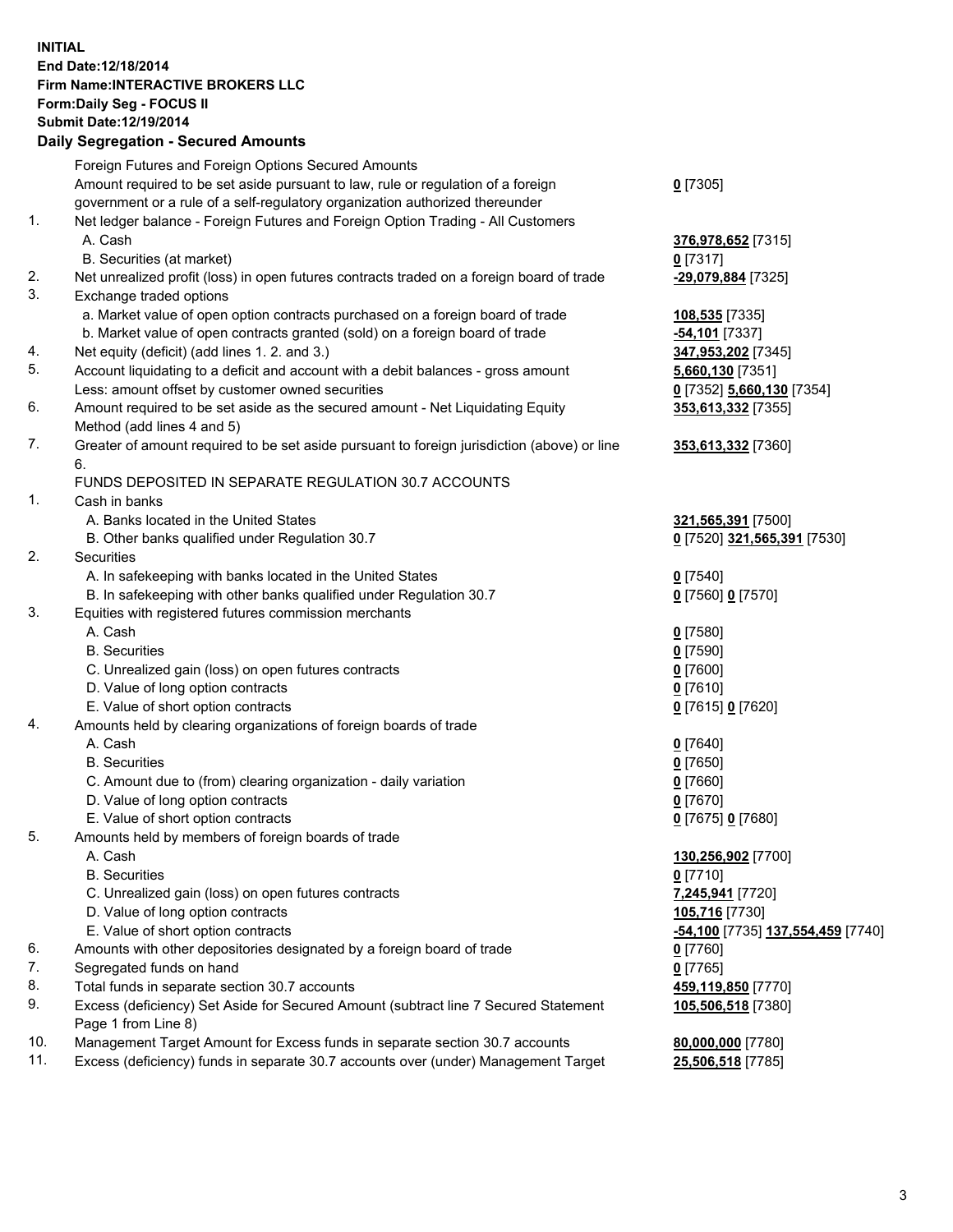**INITIAL End Date:12/18/2014 Firm Name:INTERACTIVE BROKERS LLC Form:Daily Seg - FOCUS II Submit Date:12/19/2014 Daily Segregation - Segregation Statement** SEGREGATION REQUIREMENTS(Section 4d(2) of the CEAct) 1. Net ledger balance A. Cash **2,359,871,506** [7010] B. Securities (at market) **0** [7020] 2. Net unrealized profit (loss) in open futures contracts traded on a contract market **-24,707,706** [7030] 3. Exchange traded options A. Add market value of open option contracts purchased on a contract market **127,403,873** [7032] B. Deduct market value of open option contracts granted (sold) on a contract market **-220,073,154** [7033] 4. Net equity (deficit) (add lines 1, 2 and 3) **2,242,494,519** [7040] 5. Accounts liquidating to a deficit and accounts with debit balances - gross amount **5,446,129** [7045] Less: amount offset by customer securities **0** [7047] **5,446,129** [7050] 6. Amount required to be segregated (add lines 4 and 5) **2,247,940,648** [7060] FUNDS IN SEGREGATED ACCOUNTS 7. Deposited in segregated funds bank accounts A. Cash **414,009,179** [7070] B. Securities representing investments of customers' funds (at market) **1,148,166,304** [7080] C. Securities held for particular customers or option customers in lieu of cash (at market) **0** [7090] 8. Margins on deposit with derivatives clearing organizations of contract markets A. Cash **14,347,029** [7100] B. Securities representing investments of customers' funds (at market) **78,870,977** [7110] C. Securities held for particular customers or option customers in lieu of cash (at market) **0** [7120] 9. Net settlement from (to) derivatives clearing organizations of contract markets **3,843,556** [7130] 10. Exchange traded options A. Value of open long option contracts **1,129,108** [7132] B. Value of open short option contracts **-7,163,180** [7133] 11. Net equities with other FCMs A. Net liquidating equity **-106,342,941** [7140] B. Securities representing investments of customers' funds (at market) **914,963,581** [7160] C. Securities held for particular customers or option customers in lieu of cash (at market) **0** [7170] 12. Segregated funds on hand **0** [7150] 13. Total amount in segregation (add lines 7 through 12) **2,461,823,613** [7180] 14. Excess (deficiency) funds in segregation (subtract line 6 from line 13) **213,882,965** [7190] 15. Management Target Amount for Excess funds in segregation **155,000,000** [7194]

16. Excess (deficiency) funds in segregation over (under) Management Target Amount Excess

**58,882,965** [7198]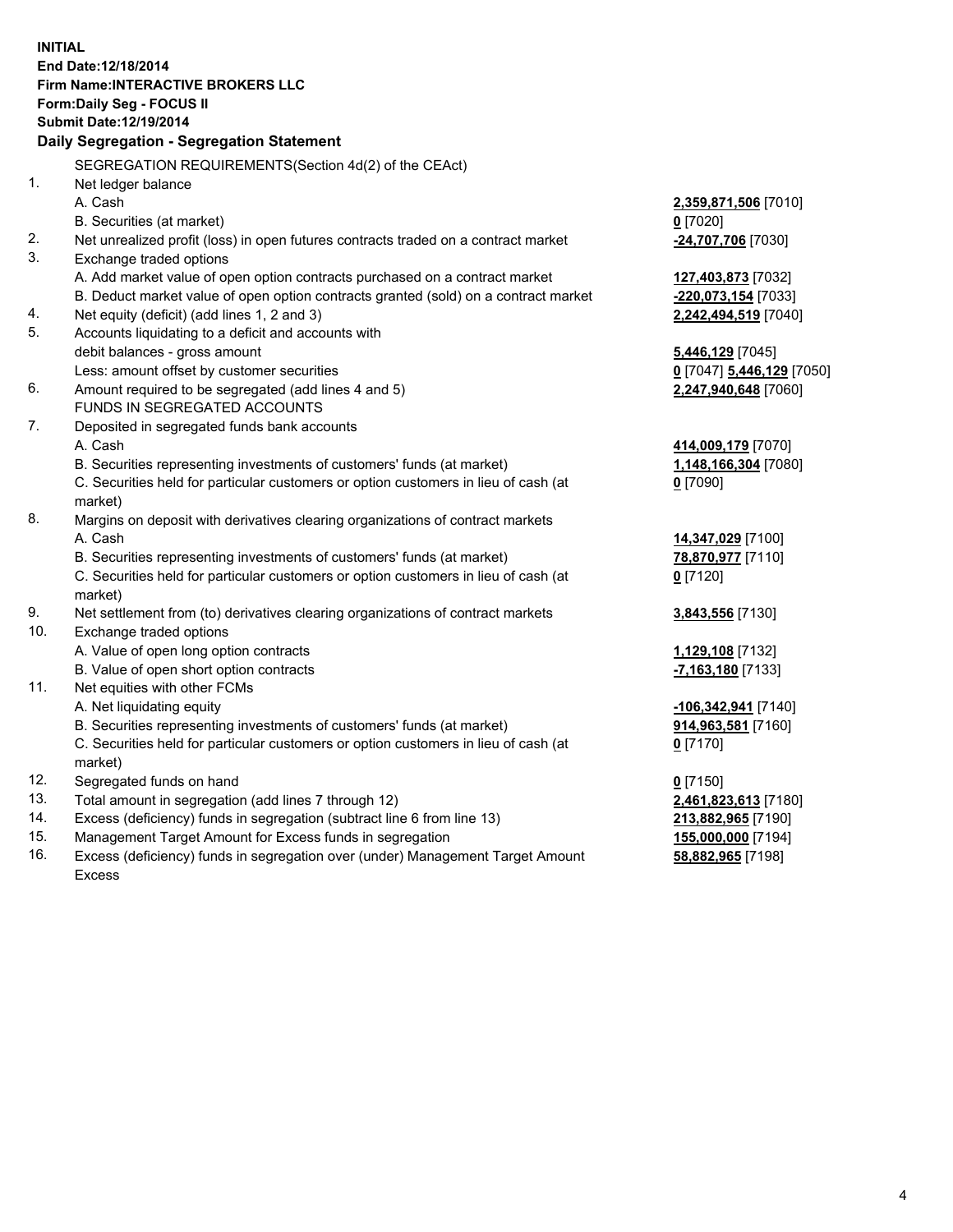## **INITIAL End Date:12/18/2014 Firm Name:INTERACTIVE BROKERS LLC Form:Daily Seg - FOCUS II Submit Date:12/19/2014 Daily Segregation - Supplemental**

| $\blacksquare$ | Total gross margin deficiencies - Segregated Funds Origin                              | 431,919 [9100] |
|----------------|----------------------------------------------------------------------------------------|----------------|
| $\blacksquare$ | Total gross margin deficiencies - Secured Funds Origin                                 | 50,684 [9101]  |
| $\blacksquare$ | Total gross margin deficiencies - Cleared Swaps Customer Collateral Funds Origin       | $0$ [9102]     |
| $\sim$         | Total gross margin deficiencies - Noncustomer and Proprietary Accounts Origin          | $0$ [9103]     |
| $\blacksquare$ | Total number of accounts contributing to total gross margin deficiencies - Segregated  | 21 [9104]      |
|                | <b>Funds Origin</b>                                                                    |                |
| $\blacksquare$ | Total number of accounts contributing to total gross margin deficiencies - Secured     | 2 [9105]       |
|                | Funds Origin                                                                           |                |
| Ξ.             | Total number of accounts contributing to the total gross margin deficiencies - Cleared | $0$ [9106]     |
|                | Swaps Customer Collateral Funds Origin                                                 |                |
| -              | Total number of accounts contributing to the total gross margin deficiencies -         | $0$ [9107]     |
|                | Noncustomer and Proprietary Accounts Origin                                            |                |
| -              | Upload a copy of the firm's daily margin report the FCM uses to issue margin calls     |                |
|                | which corresponds with the reporting date.                                             |                |

12 18 2014 Commodity Margin Deficiency Report.xls